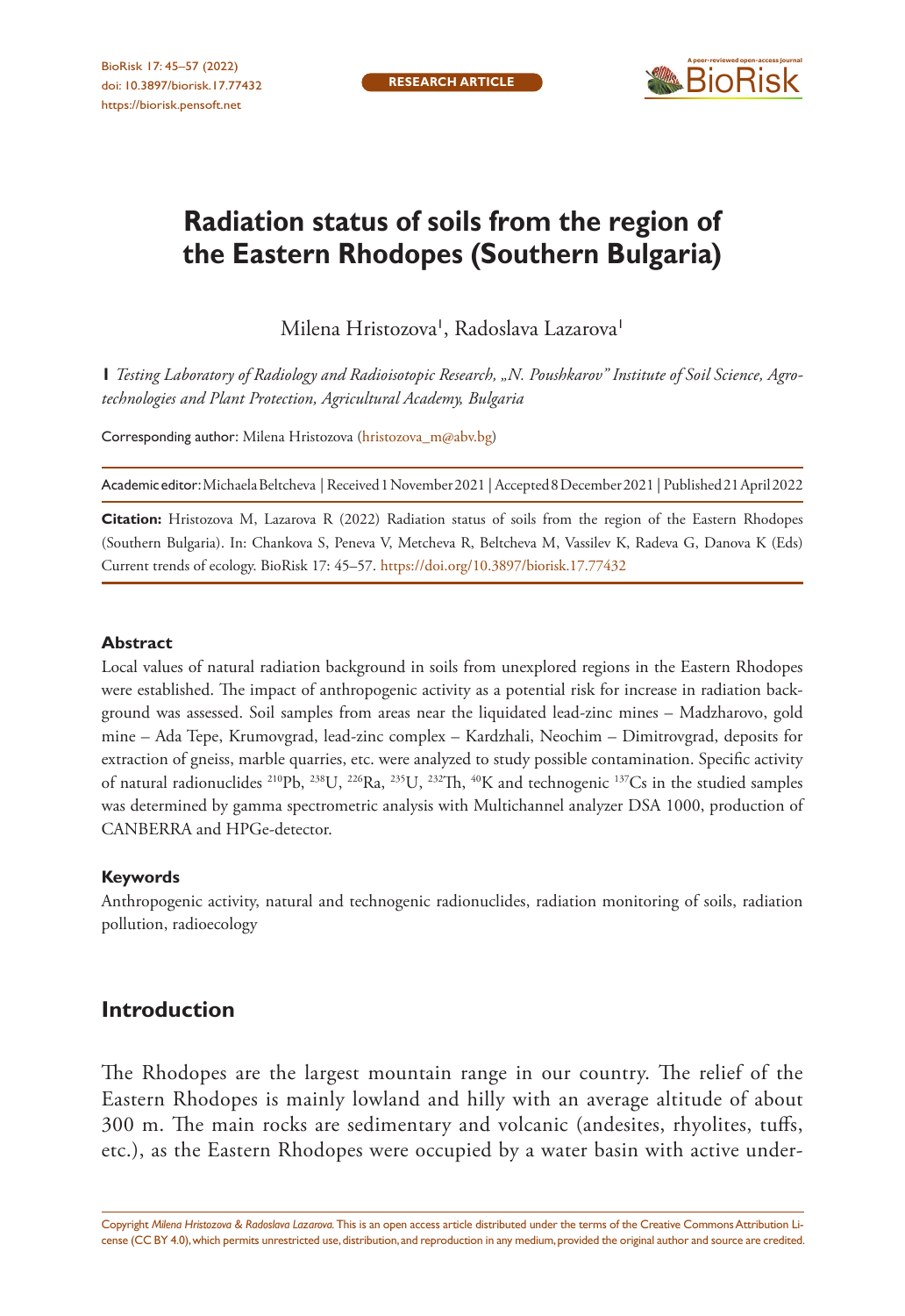water volcanism in the past. Deluvial and cinnamon soils are the most widespread. The soil-forming rocks are mainly granites, marble, gneiss and shale characterized by relatively high content of uranium and other natural radionuclides. The extraction of heavy and rare metals in the area, as well the production of some mineral fertilizers, carries the potential risk of further pollution of the environment with natural radionuclides.

The aim of the research was to study undisturbed soils, i.e. soils unaffected by industrial activity from areas in close proximity to industrial sites to assess the impact of anthropogenic activity on potential increase in radiation background. A large region was covered to collect initial data on the radiation status of the soils and for planning further studies in areas where high content of natural radionuclides was found.

The aim of the study was also to register the soil status in the region in terms of technogenic pollutant cesium-137.

A comparison was made with the radiation status of soils from other regions of Bulgaria.

### **Methods**

Soil samples from representative points close to anthropogenically affected areas were collected and analyzed. Four expeditions were carried out to collect soil samples from areas near the liquidated Madzharovo lead-zinc mines, Ada Tepe gold mine, Krumovgrad, Kardzhali mining complex, Neochim, Dimitrovgrad, gneiss mining sites and marble quarries (Figures 1 and 2). Five samples were collected for each point according to BSS 17.4.5.01:1985.

Collection and preparation of samples were performed following ISO 18589–2,3 (2007) Sampling from 0 to 5 cm depth was carried out to monitor surface contamination and up to 20 cm to characterize the process in depth. Soil samples were air-dried, homogenized and ground and sieved through a 2 mm sieve. The Marinelli samples containers of 0,5 l volume and geometry  $4\pi$  were used for performing gamma spectrometric analyses. The statistical reliability of the gamma analysis result is achieved through the duration of the measurements. The samples were measured from 19 to 24 hours.

The specific activity of natural radionuclides <sup>238</sup>U, <sup>226</sup>Ra, <sup>232</sup>Th and <sup>40</sup>K and technogenic 137Cs in soil samples was determined by gamma spectrometric analysis following ISO 18589-3. A DSA 1000 Multi-Channel Analyzer, CANBERRA, with ultra-pure germanium detector, with 35% efficiency and 1.8 keV resolution was used allowing simultaneous and direct measurement of a large number of gamma emitters with energies from 50 to 2000 keV. <sup>238</sup>U was measured by the daughter product <sup>234</sup>Th (63.3 keV and 92.3 keV). <sup>226</sup>Ra was determined by the maximum energy peak at 186.3 keV, with correction for <sup>235</sup>U (185.6 keV), <sup>210</sup>Pb – by the gamma line at 46.6 keV. <sup>232</sup> Th was determined by the daughter product <sup>228</sup>Ac (911.0 keV)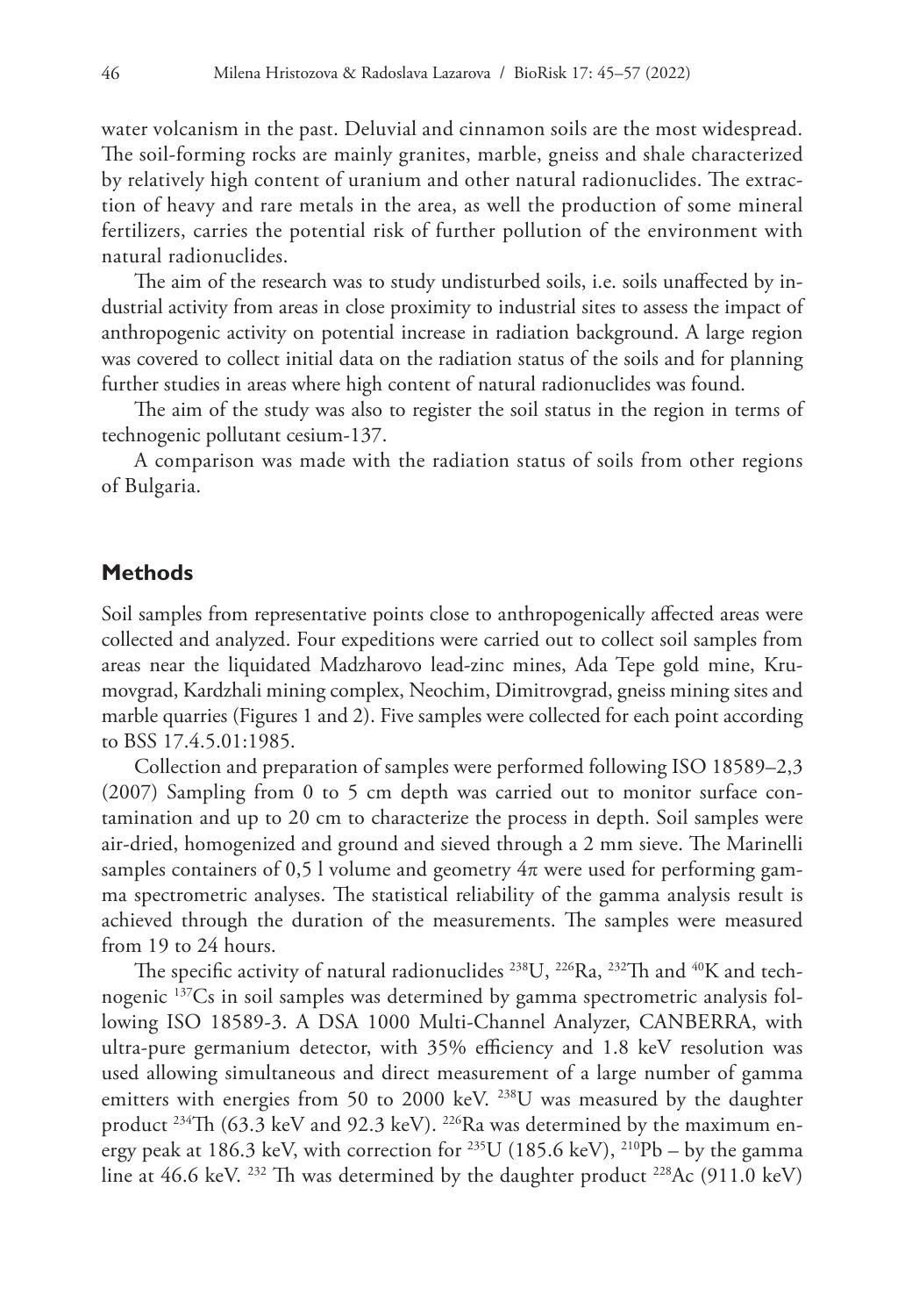

Figure 1. Eastern Rhodopes – map of the studied area.



**Figure 2.** Ada Tepe gold mine.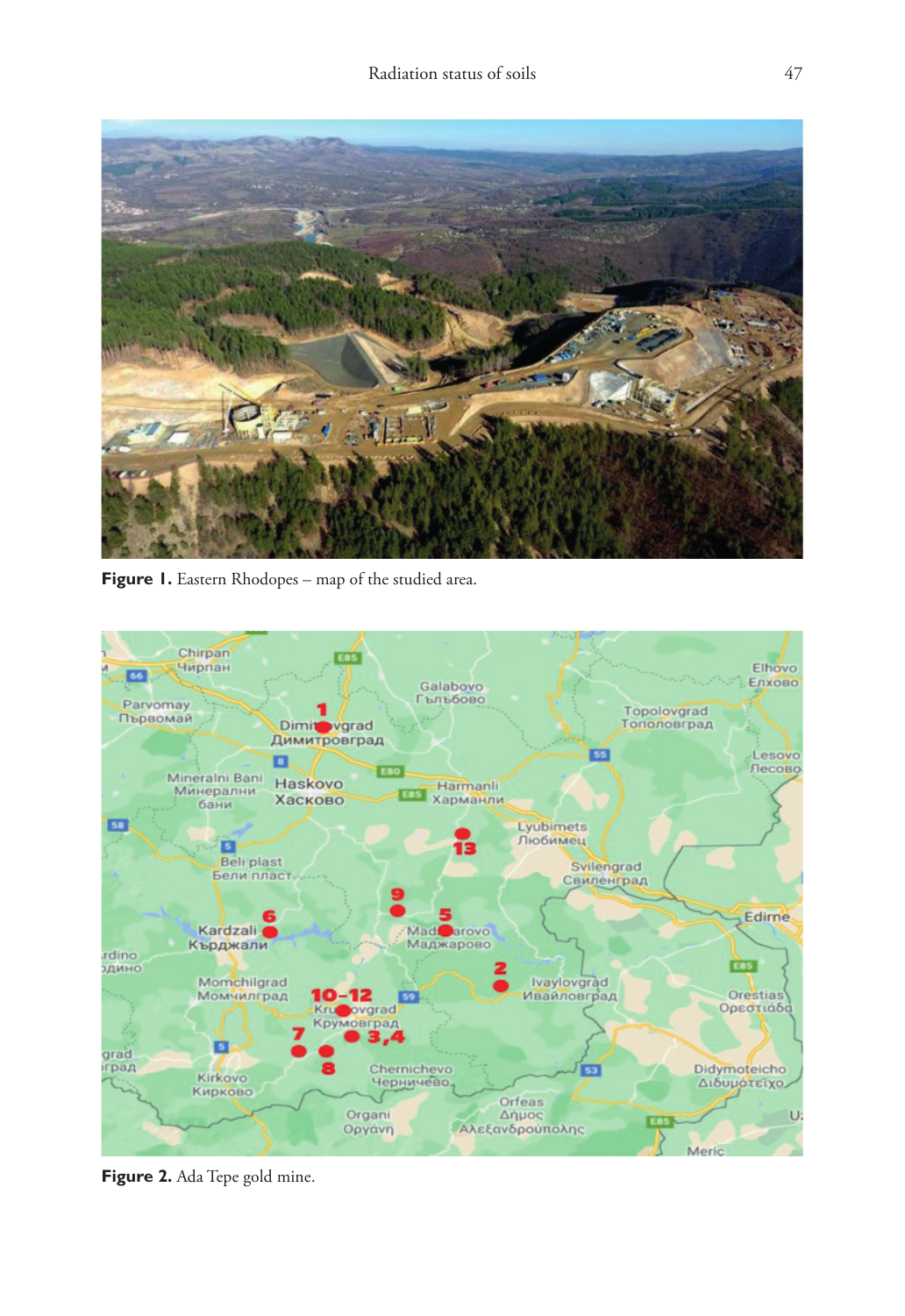and  $40K - by$  the 1461 keV full energy peak. Technogenic  $137Cs$  was measured by the gamma line at 661.6 keV.

To assess the radiation risk to the population in the studied areas radium equivalent activity ( $Ra_{eq}$ ) and external hazard index ( $H_{eq}$ ) were calculated by the formulas given below.

$$
Ra_{eq} = A_{Ra} + 1.43A_{Th} + 0.077A_{R}
$$
, (Beretka and Mathew 1985),

where  $A_{R}$ ,  $A_{T}$  and  $A_{K}$  are the activities in Bq/kg of <sup>226</sup>Ra, <sup>232</sup>Th and <sup>40</sup>K respectively. The limit value is 370 Bq/kg.

 $H_{ex} = A_{U} / 370 + A_{Th} / 259 + A_{K} / 4810 \le 1$ , (Krieger 1981),

where  $A_{\text{L}}$ ,  $A_{\text{L}}$  and  $A_{\kappa}$  are activities in Bq/kg of <sup>238</sup>U, <sup>232</sup>Th and <sup>40</sup>K, respectively.

#### **Results**

The data of the content of <sup>40</sup>K, <sup>210</sup>Pb, 235U, <sup>238</sup>U, <sup>232</sup>Th and <sup>226</sup>Ra, as well as technogenic <sup>137</sup>Cs in the soil samples from the studied region of the Eastern Rhodopes are presented in Table 1 in Bq/kg dry weight and combined standard uncertainty. The table indicates the anthropogenically affected areas near where the soil samples have been taken.

The results are discussed in the context of possible increase in background radiation exposure due to continuing human activity in the areas.

The radiation hazard was assessed by calculating the radium equivalent activity (maximum permissible level – 370 Bg/kg) and the external hazard index presented (maximum permissible level  $-1$ ) in Figures 3 and 4.

| No | Sampling                               | Depth cm  | $^{210}Pb$  | 137Cs       | 40 <sub>K</sub> | 238 <sub>L</sub> J | $226$ Ra         | $235$ <sup>U</sup> | $232$ Th         |
|----|----------------------------------------|-----------|-------------|-------------|-----------------|--------------------|------------------|--------------------|------------------|
|    | Neochim, Dimitrovgrad                  | $0 - 5$   | 34±5        | $28 + 1$    | $670 \pm 10$    | $41 \pm 4$         | 30±3             | $1.7 \pm 0.5$      | $38+3$           |
| 2  | Quarry, village of Cherni rid          | $0 - 5$   | 55±6        | < 1         | $850 \pm 20$    | 50±5               | $73 + 8$         | $2.5 \pm 0.5$      | $47 + 4$         |
| 3  | Ada Tepe mine, Krumovgrad, bypass road | $0 - 5$   | 60±5        | $26 \pm 1$  | $360 \pm 10$    | $18 + 3$           | $21 \pm 4$       | 1 ± 0.5            | $25 \pm 2$       |
| 4  | Ada Tepe mine, Krumovgrad              | $0 - 5$   | ٠           | ٠           | $1000 \pm 10$   | 9±4                | ٠                |                    | ۰                |
| 5  | Madzharovo mine,                       | $0 - 5$   | $52 \pm 6$  | 5±1         | $1432 \pm 20$   | 55±6               | $92 \pm 10$      | $2.5 \pm 1.0$      | $40\pm3$         |
| 6  | LZC, Kardzhali                         | $0 - 5$   | $64+7$      | $1 \pm 0.5$ | $750 \pm 20$    | $56 + 7$           | $65 \pm 8$       | $2.6 \pm 0.5$      | $70 \pm 8$       |
|    | Marble quarry, Golyama Chinka Village  | $0 - 5$   | $26 + 4$    | $12 + 1$    | $260 \pm 10$    | 30±5               | $52 + 7$         | $1.5 \pm 0.5$      | $22 \pm 2$       |
| 8  | Fossils after the village of Kandilka  | $0 - 5$   | 45±5        | $7\pm2$     | $300 \pm 10$    | $42 + 5$           | $53 \pm 6$       | 2±0.5              | $16+2$           |
| 9  | Arable soil the village of Razhenovo   | $0 - 5$   | 60±5        | 6±1         | $850 \pm 20$    | $62+5$             | $70 + 8$         | 3±0.5              | $82 + 7$         |
| 10 | Arable soil, Krumovgrad                | $0 - 5$   | $50 \pm 8$  | $26 + 4$    | $26 + 4$        | 40±5               | 36±5             | 2±0.5              | 30 <sub>±4</sub> |
|    | 11 - 1 Arable soil, Krumovgrad (yard)  | $0 - 5$   | 36±6        | $87 + 4$    | $540 \pm 10$    | $28 + 4$           | $42 + 5$         | $1.5 \pm 0.5$      | $35 \pm 4$       |
|    | 11 - 2 Arable soil, Krumovgrad (yard)  | $5 - 10$  | $52 \pm 8$  | $76 \pm 3$  | $570 \pm 10$    | 35±6               | 33±5             | $1.8 \pm 0.5$      | 33±3             |
|    | 11 - 3 Arable soil, Krumovgrad (yard)  | $10 - 20$ | $57 \pm 10$ | $76 \pm 3$  | $570 \pm 10$    | 38±5               | 30 <sub>±4</sub> | $1.7 \pm 0.5$      | $34 + 3$         |
| 12 | Undisturbed soil, Krumovgrad           | $0 - 5$   | $28 + 5$    | $7\pm1$     | $540 \pm 20$    | 35±5               | $25 + 4$         | $1.6 \pm 0.5$      | 35±5             |
| 13 | Arable soil, Leshnikovo village        | $0 - 20$  | $45 \pm 6$  | 35±3        | $670 \pm 20$    | 35±6               | $31 \pm 6$       | $2 \pm 0.5$        | $40\pm3$         |
| 14 | min and max value                      | $0 - 20$  | $26 - 64$   | $< 1 - 87$  | $26 - 1432$     | $9 - 62$           | $21 - 92$        | $1 - 3$            | $16 - 82$        |

**Table 1.** Content of radionuclides in soils from the region of the Eastern Rhodopes in Bq/kg dry weight.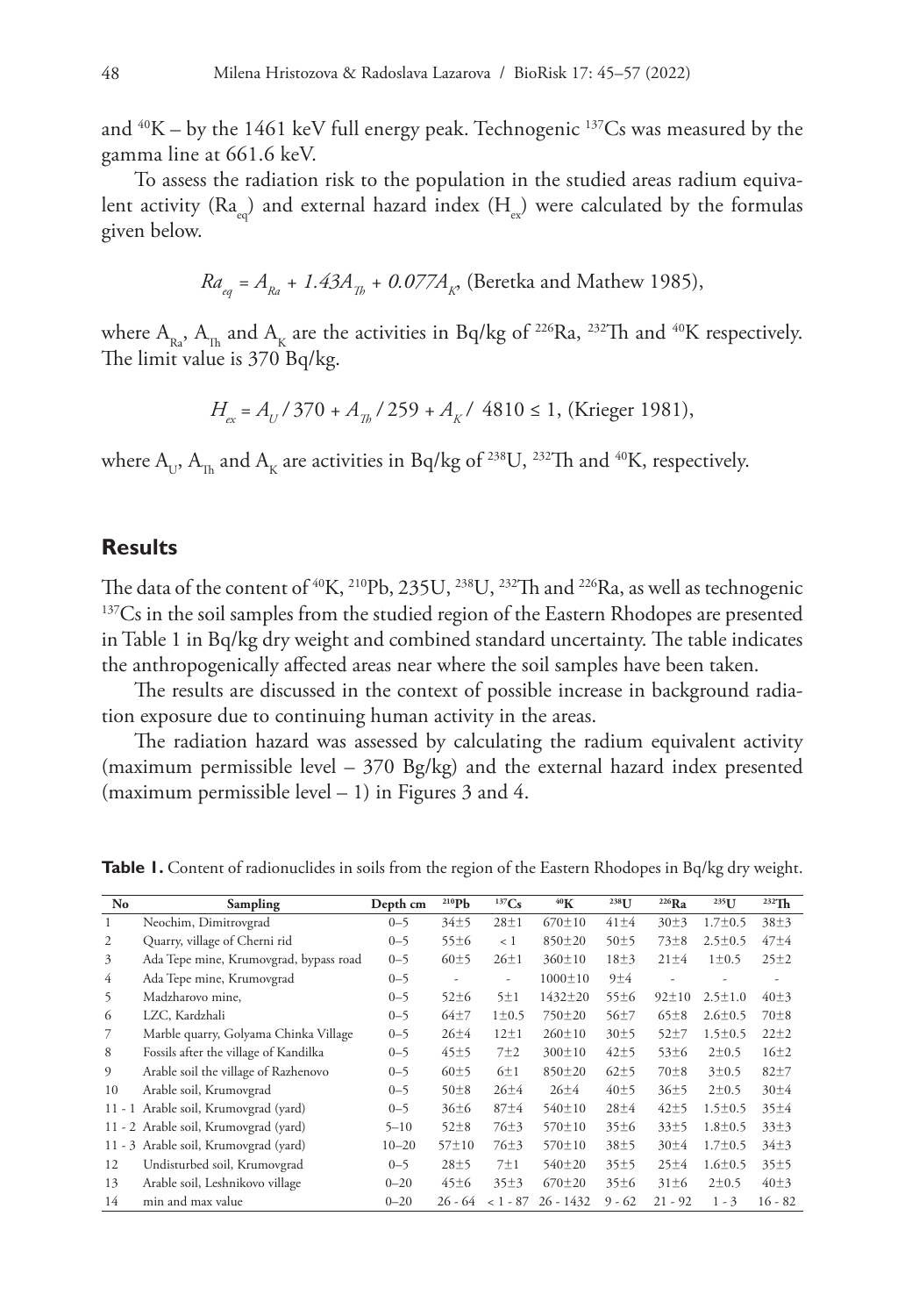

**Figure 3.** Radium equivalent activity  $(Ra_{eq})$ .



Figure 4. External Hazard Index (H<sub>n</sub>).

## **Discussion**

The study covers unexplored areas of the Eastern Rhodopes affected by a variety of human activities, the result of which may cause additional radiation pollution to the soil. Sampling was carried out in close proximity to such areas.

## Natural radioactivity

Radioactivity levels in the environment depend on geological aspects, mainly on the composition of rocks and soil, where natural radionuclides are found in varying concentrations (Raykov 1978; Négrel et al. 2018). The Rhodopes are rich in uranium and other ore deposits. Exposure to various human activities can increase the proportion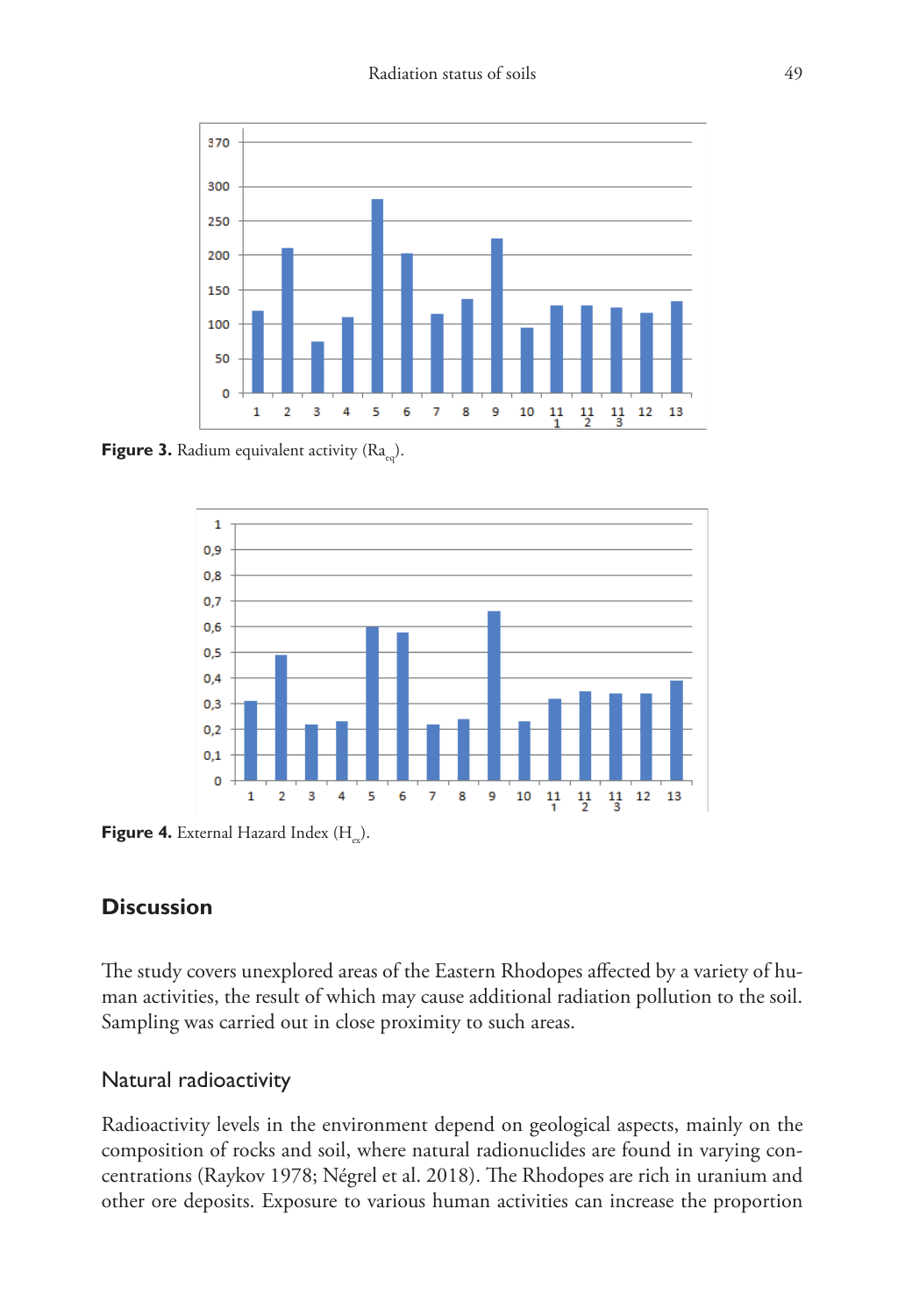of natural radioisotopes in the effective dose. This can pose a potential risk to humans and living organisms, as 75% of the radiation received by mankind is due to natural sources of radiation. (Ghiassi-Nejad et al. 2001).

A comparison is made between the radioisotopes content in the soils from the studied areas and the average values of natural radionuclides in undisturbed soils from different regions of the world, Bulgaria, the Western Rhodopes, and the Sofia field. (Yordanova et al. 2005, 2015; Lazarova et al. 2019).

The publications of the United Nations Scientific Committee on the Effects of Atomic Radiation (UNSCEAR 2000) report average values of the content of natural radionuclides in Bq/kg in undisturbed soils from different regions of the world. The data is presented in Table 2.<br>For the study region, the specific activity of the natural radionuclides <sup>238</sup>U, <sup>226</sup>Ra,

<sup>232</sup>Th, <sup>40</sup>K, <sup>210</sup>Pb in Bq/kg was in the following range: <sup>238</sup>U – 9÷62; <sup>226</sup>Ra – 11÷92; <sup>232</sup>Th  $-16+82$ ;  $^{40}K - 260+1432$  and  $^{210}Pb - 26+64$  (Figs 5-7).

Content of natural radionuclides in the studied soils was within the background amounts and was comparable to global averages (Figs 5–7). The differences between the Eastern and Western Rhodopes could be explained by the predominance of sedimentary rocks in the Eastern Rhodopes. Sedimentary rocks, especially of biogenic origin, have a very low content of radioactive elements.

**Table 2.** Content of <sup>238</sup>U, <sup>226</sup>Ra, <sup>232</sup>Th and <sup>40</sup>K in Bq/kg in various regions of the world.

|               | 40 <sub>K</sub> | 238 <sub>IJ</sub> | $226$ Ra   | $232$ Th  |
|---------------|-----------------|-------------------|------------|-----------|
| World average | 400             |                   |            | 30        |
| Europe        | $40 \div 1650$  | $2 + 330$         |            | $2 + 190$ |
| Bulgaria      | $40+800$        | $8 + 190$         | $12 + 210$ | $7 + 160$ |
| average       | (400)           | (40)              | (45)       | (30)      |



Figure 5. Content of <sup>238</sup>U in soil samples – world average (W), average for Bulgaria (Bg), average for the Western Rhodopes (WR), average for the Sofia field (SF) and in the studied samples.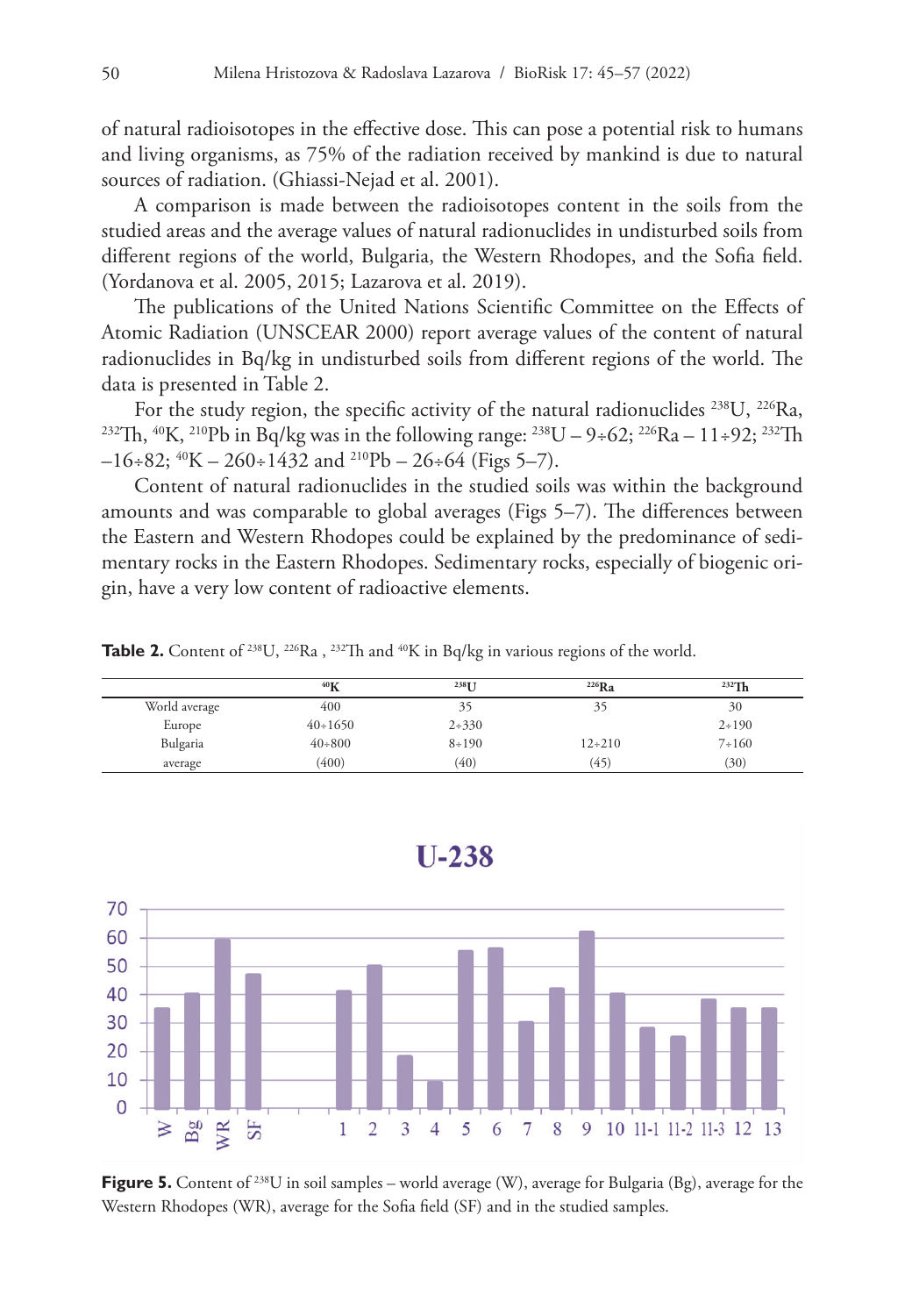



**Figure 6.** Content of <sup>226</sup>Ra in soil samples – world average (W), average for Bulgaria (Bg), average for the Western Rhodopes (WR), average for the Sofia field (SF) and in the studied samples.



Figure 7. Content of <sup>232</sup>Th in soil samples – world average (W), average for Bulgaria (Bg), average for the Western Rhodopes (WR), average for the Sofia field (SF) and in the studied samples.

Potassium is an important element. It is found in all living organisms. The importance of the radioactive isotope  $^{40}K$  is mainly due to its long half-life (1.28  $\times$  109 years) and its ubiquity.

World average specific activity of <sup>40</sup>K (activity per unit mass of soil) is 370 Bq/kg, ranging from 100 to 700 Bq kg (Mcaulay and Moran 1988).

Content of  $40K$  in Bulgarian soils varies significantly – from 40 to 800 Bq/kg. For the studied area it ranges from 30 to over 1400 Bq/kg (Fig. 8). This wide range is characteristic of cinnamon forest soils, predominant in the studied region, due to the great variety of soil-forming rocks in these soils. In the soil samples from the Ada Tepe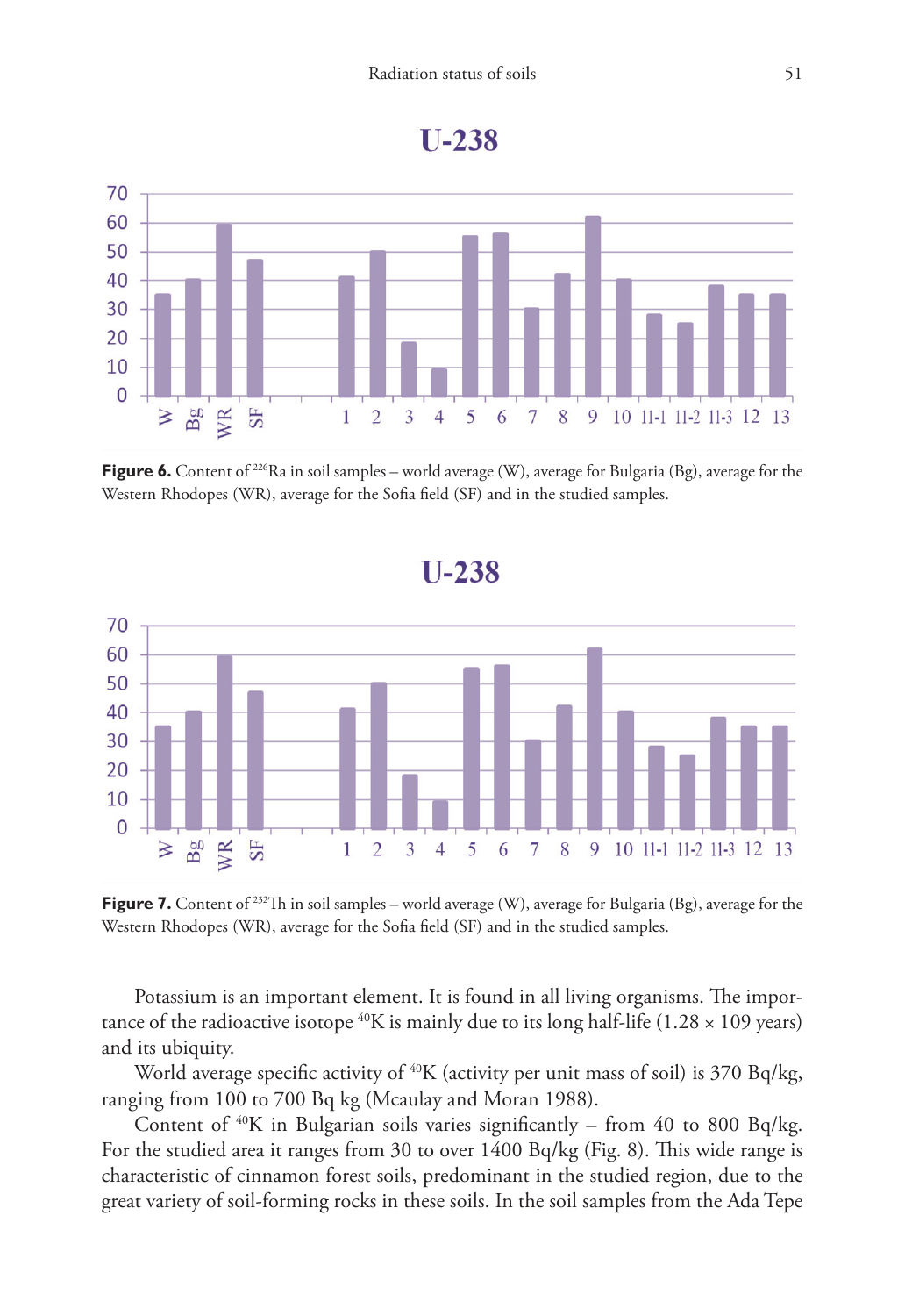

**Figure 8.** Content of <sup>40</sup>K in soil samples – world average (W), average for Bulgaria (Bg), average for Western Rhodopes (WR), average for the Sofia field (SF) and in the studied samples.

gold mine and the Madjarovo mine, the measured values were two times higher than the world average. This can be explained by the presence of sedimentary rocks rich in organic remains.

A shift in the radioactive equilibrium between 238U and 226Ra and higher content of radium was detected in some of the soil samples. It may be due to the lower mobility of radium in soils, the low humus content and the greater solubility of uranium salts allowing U migration along the soil profile.

No significant differences were found in the radiation status of arable and non-arable soils. The results of the studied radionuclides correspond to the average or slightly above average values, typical for the geographical latitude of Bulgaria and were within the values cited in the literature as normal for the respective regions.

#### Technogenic radioactivity

Radioactive contamination introduces new elements into the ecosystem. As a result of nuclear tests in the 1960s and the Chernobyl accident, 137Cs entered the environment. For the study area, the specific activity of the technogenic radionuclide is in the range (1–87) Bq/kg.

After the Chernobyl nuclear accident, the southern part of Bulgaria was most affected. Four to five times higher activity concentrations were measured in the soils of Southern Bulgaria than in those of the Northern part (Yordanova et al. 2007). The Rhodopes have received significant amounts of radioactive <sup>137</sup>Cs. Through the rains, it entered the soil, bound to the surface soil layer and was redistributed into the ecosystem, where it remained for a long time due its long half-life.

From the data on the specific activity and dynamics of  $137Cs$  it can be seen that the soil pollution was non homogeneous as a result of air transport. It varied between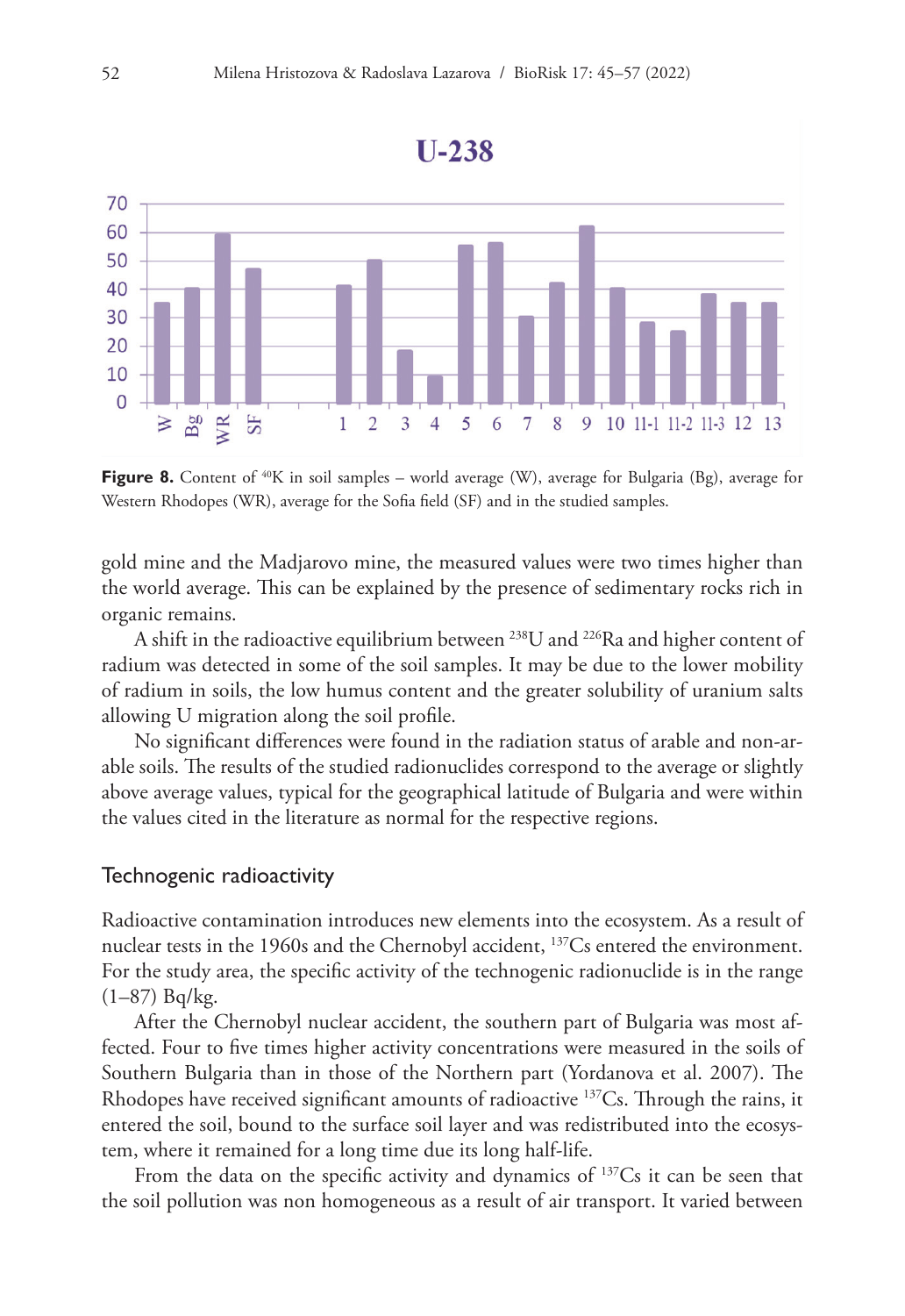3 and 1700 Bq/kg, even within small areas (tens of square meters) (Yordanova et al. 2007). This was also confirmed by the present studies where its content was ranging from <1 to 87 Bq/kg (Fig. 9). The total technogenic γ-activity in the soils of Bulgaria has increased between 10 and 300 times after the Chernobyl accident. For <sup>137</sup>Cs this excess was 3–10 times, in some cases reaching up to 50 times above the characteristic background values. BFSA (2012).

Until 1986, the average value of <sup>137</sup>Cs specific activity in Northern Bulgaria was 10 Bq/kg and in Southern Bulgaria – 26 Bq/kg. (Naydenov and Staneva 1987a, b). After 1990, cesium-137 could be detected in all soil samples. (Yordanova et al. 2014). In 1996, due to the high inhomogeneity, the average values of the isotope varied between 160 and 280 Bq/kg for Southern Bulgaria and between 40 and 60 Bq/kg – for Northern Bulgaria. (Yordanova et al. 2007). According to the data of the Executive Agency for Environment (2016), the highest values were registered in the Western Rhodopes (Chetroka region – 261/kg and the town of Laki – 189 Bq/kg;). 35 years after the Chernobyl accident, the present study recorded specific activity of cesium-137 from  $<$ 1 to 87 Bq/kg. This decrease of  $137$ Cs activity in the surface soil layer was mainly due to its radioactive decay.

The Eastern Rhodopes are rich in water. Sites such as the Ada Tepe gold mine, the Madzharovo mines, the Kardzhali Lead-Zinc Complex, are located in close proximity to settlements or to large water sources. A study on the radiological impact of uranium mining on surface waters and sediments closure shows that the migration of  $U_{\text{nat}}$ , <sup>226</sup>Ra, <sup>210</sup>Pb and <sup>232</sup>Th through surface water is one of the major pathways for contamination spread. (Ivanova et al. 2015). Most of the sites are near surface water bodies and are potentially dangerous for groundwater bodies. This poses an environmental risk in case of possible pollution, not only for humans but also for all living organisms, as the Eastern Rhodopes have the greatest species variety in Bulgaria and is one of the richest terri-



**Figure 9.** Content of <sup>137</sup>Cs in soil samples – average for Western Rhodopes (WR), average for the Sofia field and in the studied samples.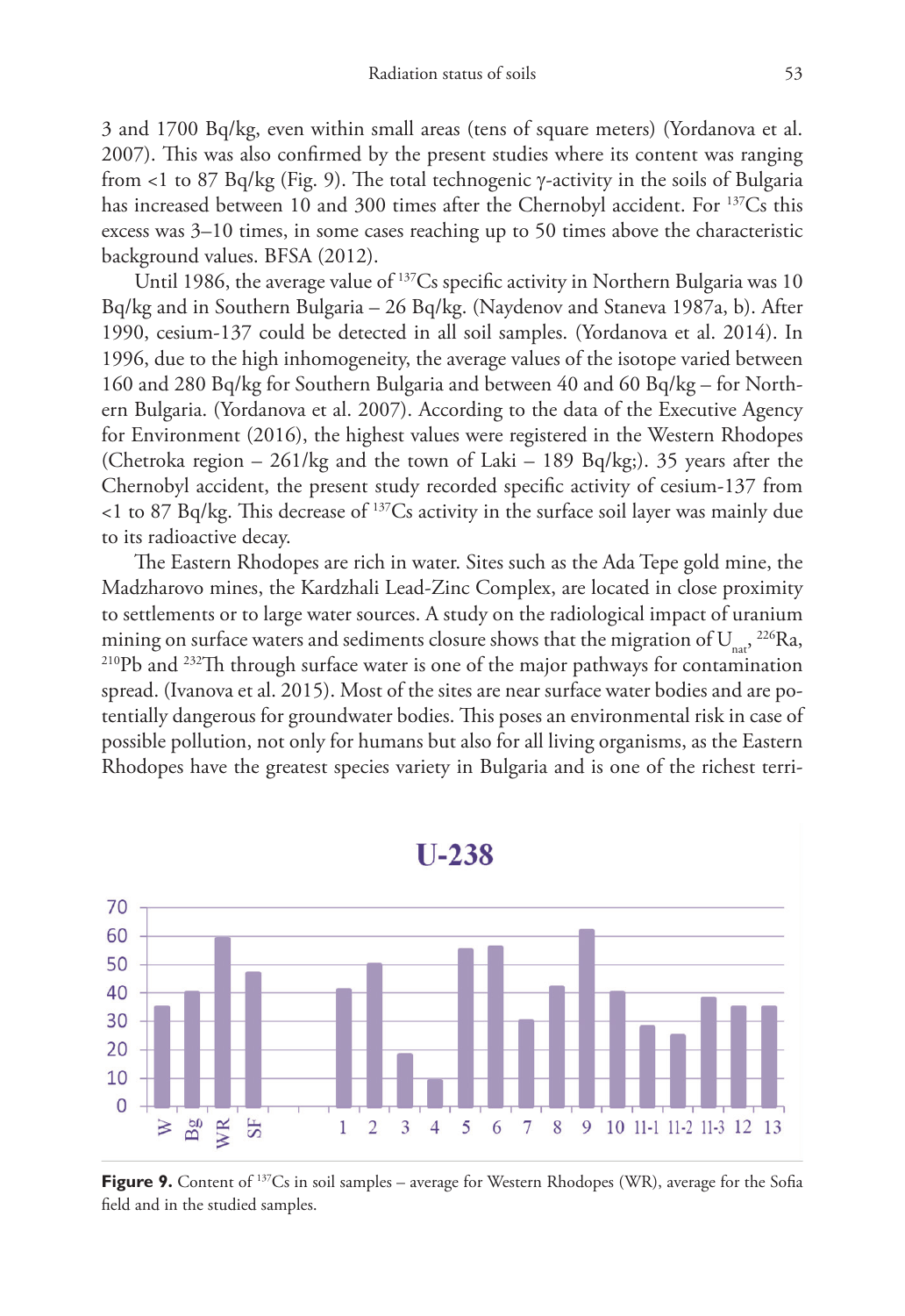tories in aspect of biodiversity in Europe (Ministry of Environment and Water 2013). Many Balkan endemics and highly endangered species inhabit the region. The studied areas are close to regions of the European ecological network Nature 2000 and are of growing interest for tourism. In this regard a further research and assessment of the radiological status of ground and surface water in the region could be recommended.

The radium equivalent index  $(Ra_{eq})$  and the external hazard index  $(H_{eq})$  were used to assess the results obtained with respect to potential radiation hazard to the population. The data for  $H_{\mu}$  do not exceed the permissible upper limit 1. Thus, with an external hazard index below 1 and low Radium equivalent activity, in relation to natural radionuclides in the soil, the study area of the Eastern Rhodopes is within normal background amounts and does not pose a radiation hazard for the population and biota in the area.

## **Conclusion**

The analysis of data obtained showed the natural radionuclides content in studied soils does not differ considerably from the average values for our latitudes cited in the literature.

The measured 137Cs content in the samples was as a result of the global fallout and the Chernobyl accident.

No additional pollution and impact of industrial activities on the content of radionuclides was found.

The External Hazard Index (Hex) showed the content of the studied radionuclides was not dangerous for the biota in the region from radiological point of view.

Due to the systematic use of unregulated drinking water sources in the region, a recommendation is given for the radiological assessment of ground and surface water in the studied areas.

## **References**

- Beretka J, Mathew P (1985) Natural Radioactivity of Australian Building Materials, Industrial Wastes and By-Products. Health Physics 48(1): 87–95. [https://doi.org/10.1097/00004032-](https://doi.org/10.1097/00004032-198501000-00007) [198501000-00007](https://doi.org/10.1097/00004032-198501000-00007)
- BFSA (2012) The Statement of the Bulgarian Food Safety Agency regarding high levels of  $^{137}Cs$ in edible mushrooms in the Middle and Eastern Rhodopes. [https://www.bfsa.bg/uploads/](https://www.bfsa.bg/uploads/File/COR_Aktualno/stanovishte%20gabi_2012.pdf) [File/COR\\_Aktualno/stanovishte%20gabi\\_2012.pdf](https://www.bfsa.bg/uploads/File/COR_Aktualno/stanovishte%20gabi_2012.pdf)
- Executive Environment Agency (2016) National report on the state and protection of the environment in the Republic of Bulgaria. [http://eea.government.bg/bg/soer/2016/radiation/](http://eea.government.bg/bg/soer/2016/radiation/radiatsionno-sastoyanie-na-okolnata-sreda) [radiatsionno-sastoyanie-na-okolnata-sreda](http://eea.government.bg/bg/soer/2016/radiation/radiatsionno-sastoyanie-na-okolnata-sreda)
- Ghiassi-Nejad M, Beitollahi M, Fallahian N, Amidi J, Ramezani H (2001) Concentrations of natural radionuclides in imported mineral substances. Environment International 26(7,8): 557–560. [https://doi.org/10.1016/S0160-4120\(01\)00041-1](https://doi.org/10.1016/S0160-4120(01)00041-1)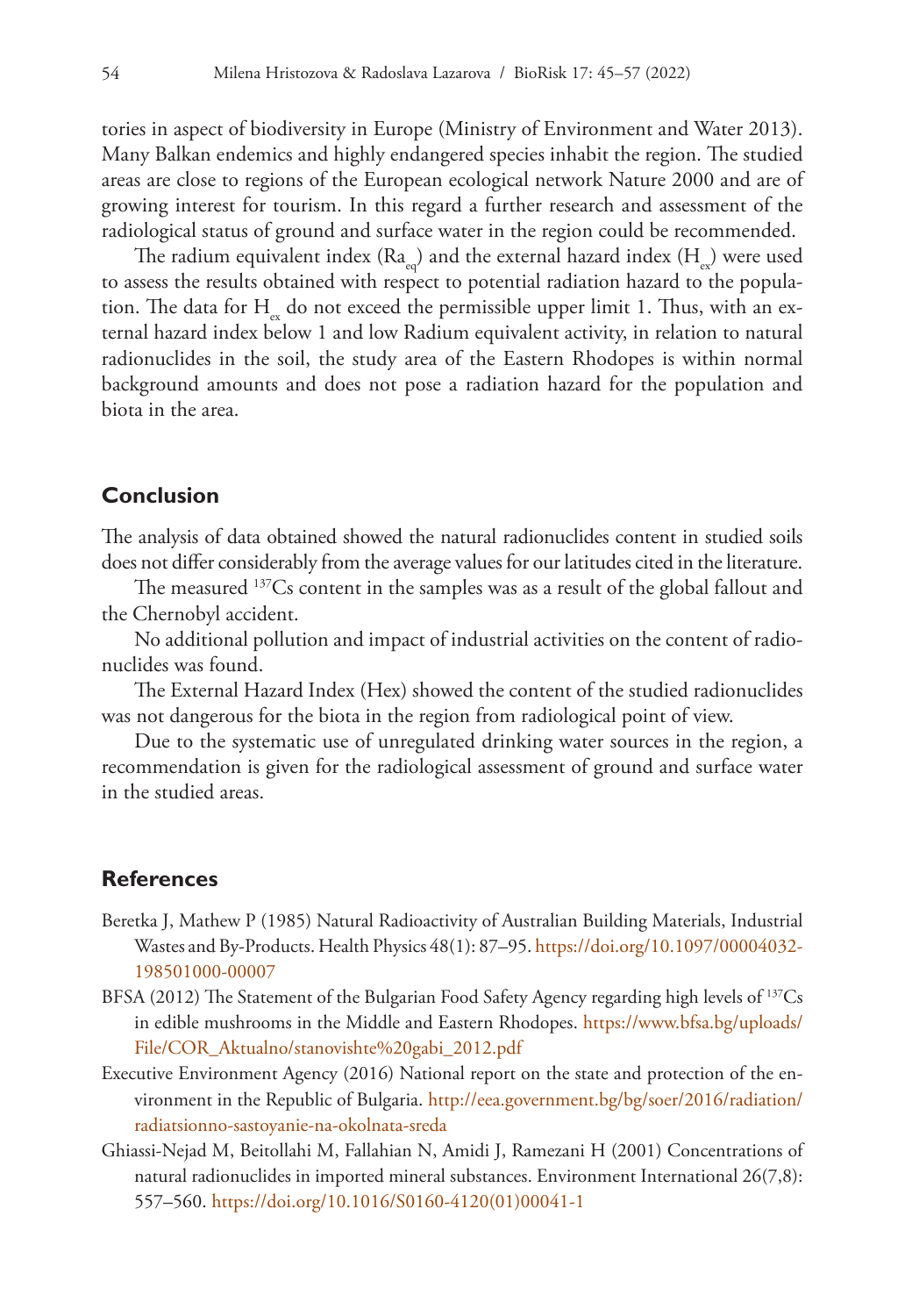- ISO 18589 (2007) Measurement of radioactivity in the environment Soil Part 2: Guidance for the selection of the sampling strategy, sampling and pre-treatment of samples; Part 3: Measurement of gamma-emitting radionuclides.
- Ivanova K, Stojanovska Z, Badulin V, Kunovska B, Yovcheva M (2015) Radiological impact of surface water and sediment near uranium mining sites. Journal of radiological protection: official journal of the Society for Radiological Protection 35(4): 819–834. [https://doi.](https://doi.org/10.1088/0952-4746/35/4/819) [org/10.1088/0952-4746/35/4/819](https://doi.org/10.1088/0952-4746/35/4/819)
- Krieger R (1981) Radioactive of Construction Materials. Betonwerk + Fertigteil-Technik 47: 468–473.
- Lazarova R, Tsolova V, Yordanova I, Staneva D, Miteva N (2019) Radiation status of soils near Maritsa-Iztok mine energy complex. Journal of Balkan Ecology 22(2): 189–198.
- Mcaulay I, Moran D (1988) Natural radioactivity in soil in the republic of Ireland. Radiation Protection Dosimetry 24(1–4): 47–49.<https://doi.org/10.1093/rpd/24.1-4.47>
- Ministry of Environment and Water (2013) Fifth National Report on the Implementation of the Convention on Biological Diversity. [https://www.cbd.int/doc/world/bg/bg-nr-05-en.](https://www.cbd.int/doc/world/bg/bg-nr-05-en.pdf) [pdf](https://www.cbd.int/doc/world/bg/bg-nr-05-en.pdf)
- Naydenov M, Staneva D (1987a) Composition and specificity of the contamination on the territory of the country after the accident in Chernobyl's NPP. Scientific Reports and Announcements. Bulgarian Academy of Agriculture, Sofia, Bulgaria, 63–69.
- Naydenov M, Staneva D (1987b) Study of the radiation status of Bulgarian soils in May 1986. Scientific Reports and Announcements. Bulgarian Academy of Agriculture, Sofia, Bulgaria, 98–103.
- Négrel P, De Vivo B, Reimann C, Ladenberger A, Cicchella D, Albanese S, Birke M, De Vos W, Dinelli E, Lima A, O'Connor PJ, Salpeteur I, Tarvainen T, Andersson M, Baritz R, Batista MJ, Bel-lan A, Demetriades A, Ďuriš M, Dusza-Dobek A, Eggen OA, Eklund M, Ernstsen V, Filzmoser P, Flight DMA, Forrester S, Fuchs M, Fügedi U, Gilucis A, Gosar M, Gregorauskiene V, De Groot W, Gulan A, Halamić J, Haslinger E, Hayoz P, Hoffmann R, Hoogewerff J, Hrvatovic H, Husnjak S, Janik L, Jordan G, Kaminari M, Kirby J, Klos V, Krone F, Kwecko P, Kuti L, Locutura J, Lucivjansky P, Mann A, Mackovych D, McLaughlin M, Malyuk BI, Maquil R, Meuli RG, Mol G, Oorts K, Ottesen RT, Pasieczna A, Petersell V, Pfleiderer S, Poňavič M, Prazeres C, Rauch U, Radusinović S, Sadeghi M, Scanlon R, Schedl A, Scheib A, Schoeters I, Sellersjö E, Slaninka I, Soriano-Disla JM, Šorša A, Srvkota R, Stafilov T, Trendavilov V, Valera P, Verougstraete V, Vidojević D, Zomeni Z (2018) U-Th signatures of agricultural soil at the European continental scale (GEMAS): Distribution, weathering patterns and processes controlling their concentrations. The Science of the Total Environment 622–623: 1277–1293. [https://doi.org/10.1016/j.scito](https://doi.org/10.1016/j.scitotenv.2017.12.005)[tenv.2017.12.005](https://doi.org/10.1016/j.scitotenv.2017.12.005)
- Raykov L (1978) Radioactive elements in the soil and their absorption by plants. Zemizdat, 150 pp.
- UNSCEAR (2000) Sources and Effects of Ionizing Radiation. Report of the United Nations Scientific Committee on the Effects of Atomic Radiation to the General Assembly, United Nations, New York.
- Yordanova I, Staneva D, Bineva Tz, Stoeva N (2007) Dynamics of the radioactive pollution in the surface layer of soils in Bulgaria twenty years after the Chernobyl nuclear pow-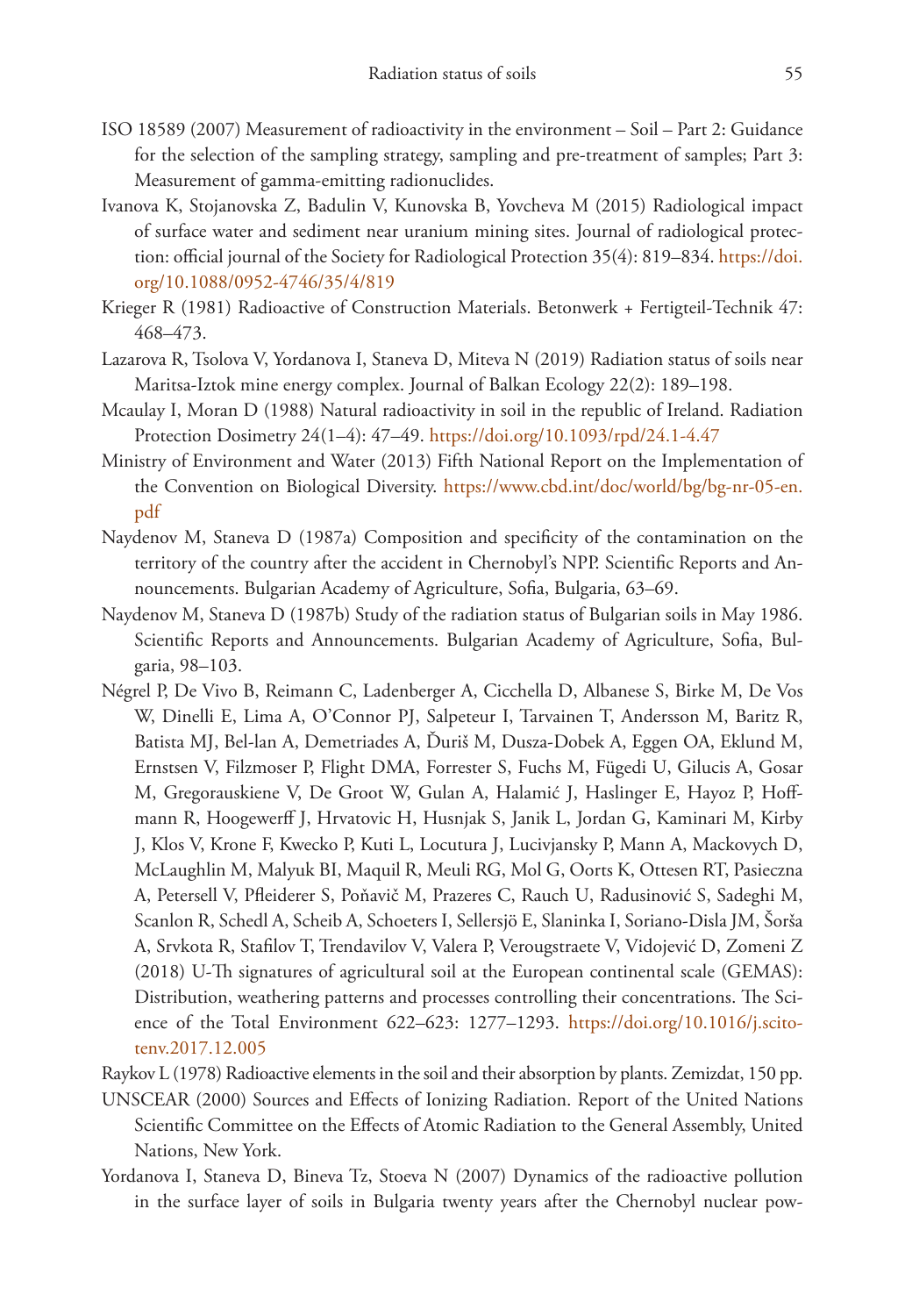er plant accident. Journal of Central European Agriculture 8(4): 407–412. [https://doi.](https://doi.org/10.5513/JCEA.V8I4.478) [org/10.5513/JCEA.V8I4.478](https://doi.org/10.5513/JCEA.V8I4.478)

- Yordanova I, Staneva D, Bineva Z (2005) Natural and artificial radioactivity in Bulgarian soils along the Danube river. Journal of Central European Agriculture 85-89. [https://doi.](https://doi.org/10.5513/jcea.v6i1.251) [org/10.5513/jcea.v6i1.251](https://doi.org/10.5513/jcea.v6i1.251)
- Yordanova I, Staneva D, Misheva L, Bineva Ts, Banov M (2014) Technogenic radionuclides in undisturbed Bulgarian soils. Journal of Geochemical Exploration 142: 69–74. [https://doi.](https://doi.org/10.1016/j.gexplo.2014.01.011) [org/10.1016/j.gexplo.2014.01.011](https://doi.org/10.1016/j.gexplo.2014.01.011)
- Yordanova I, Banov M, Misheva L, Staneva D, Bineva T (2015) Natural radioactivity in virgin soils and soils from some areas with closed uranium mining facilities in Bulgaria. Open Chemistry 13: 600–605. <https://doi.org/10.1515/chem-2015-0065>

### **Supplementary material 1**

#### **Figure S1**

Authors: Milena Hristozova, Radoslava Lazarova

Data type: jpg file

- Explanation note: Content of 238U, 232Th and 226Ra in soil samples world average (W), average for Bulgaria (Bg), average for the Western Rhodopes (WR), average for the Sofia field (SF) and in the studied samples.
- Copyright notice: This dataset is made available under the Open Database License [\(http://opendatacommons.org/licenses/odbl/1.0/](http://opendatacommons.org/licenses/odbl/1.0/)). The Open Database License (ODbL) is a license agreement intended to allow users to freely share, modify, and use this Dataset while maintaining this same freedom for others, provided that the original source and author(s) are credited.

Link: <https://doi.org/10.3897/biorisk.17.77432.suppl1>

#### **Supplementary material 2**

#### **Figure S2**

Authors: Milena Hristozova, Radoslava Lazarova

Data type: jpg file

- Explanation note: Content of 238U, 232Th and 226Ra in soil samples world average (W), average for Bulgaria (Bg), average for the Western Rhodopes (WR), average for the Sofia field (SF) and in the studied samples.
- Copyright notice: This dataset is made available under the Open Database License [\(http://opendatacommons.org/licenses/odbl/1.0/](http://opendatacommons.org/licenses/odbl/1.0/)). The Open Database License (ODbL) is a license agreement intended to allow users to freely share, modify, and use this Dataset while maintaining this same freedom for others, provided that the original source and author(s) are credited.

Link: <https://doi.org/10.3897/biorisk.17.77432.suppl2>